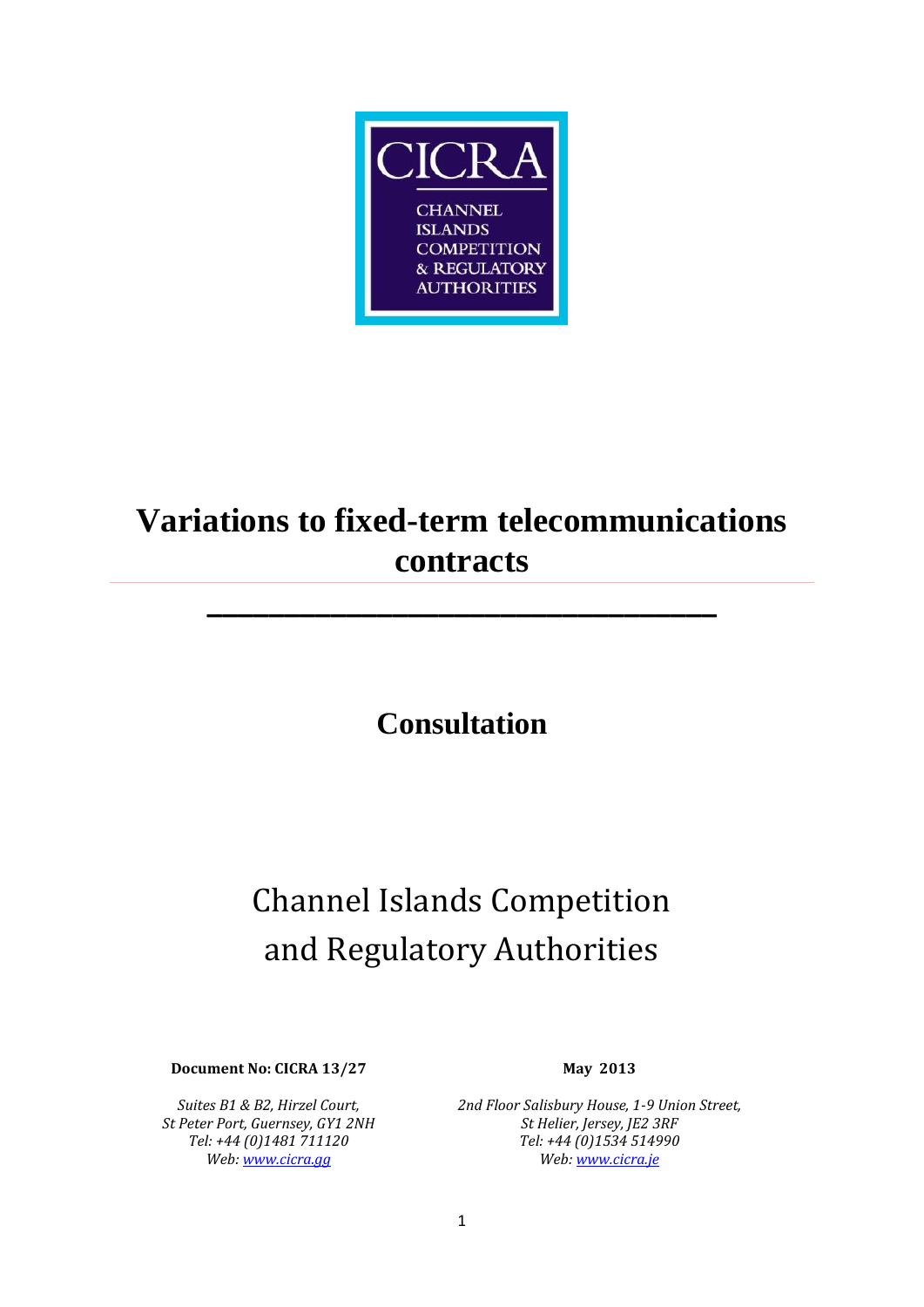# **Contents**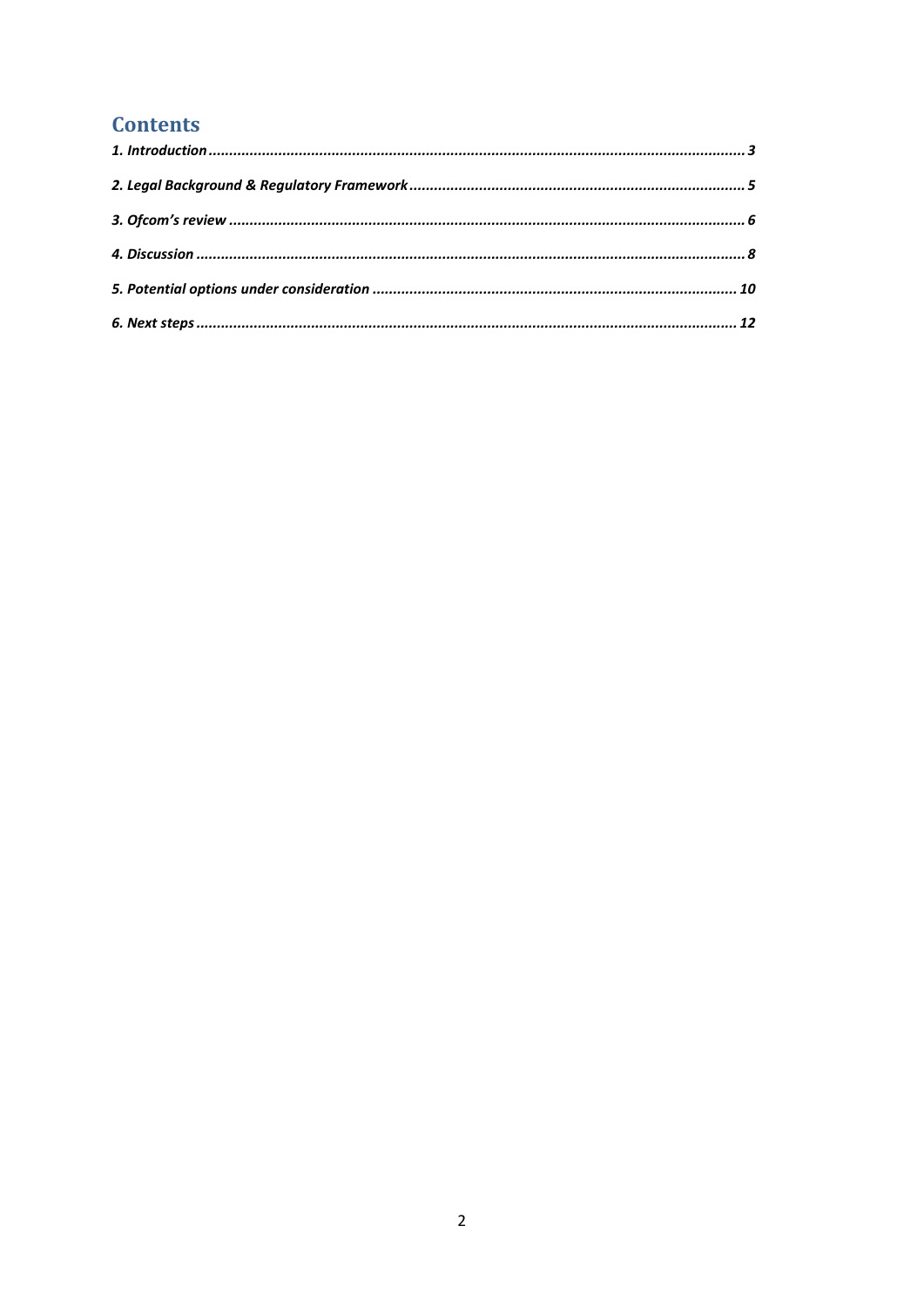### <span id="page-2-0"></span>**1. Introduction**

Many consumers opt for fixed-term<sup>1</sup> telecommunications contracts to provide certainty about the product they will receive and the associated monthly outgoings. However, there appears to be a growing trend among, in particular, mobile phone operators in the United Kingdom (**UK**) to increase prices for customers during the term of fixed-term contracts. In the provision of mobile services, Orange, T-Mobile and Vodafone and Three have all done this, and in the face of customer complaints, adopted the position that it is within their contractual rights to do so because their terms and conditions include the right to raise prices. Reportedly, mobile phone operators have stated that "it is only the length of the contract that is ever really fixed."<sup>2</sup> Three's announcement in early 2012 of an increase in prices for fixed-term contracts led to more than 1000 complaints to Which?, the consumer advocacy association, and consequently the latter submitted a formal complaint to Ofcom and launched a campaign 'Fixed means Fixed,<sup>3</sup> to eliminate this practice.

In the Channel Islands, one local operator's decision to vary a product offering during a fixed-term contract in January 2012 also negatively impacted on consumers. The Jersey Competition Regulatory Authority (**JCRA**) received numerous customer complaints regarding JT (Jersey) Limited's (**JT**) decision to remove a 100MB monthly allocation of free data, which 9000 fixed-term pay monthly mobile customers had been receiving as part of the MyMobile, SIM Only and JT Complete plans. In addition, the data download charge was increased from 1p per MB (which had applied to data used over the 100MB allowance) to  $5p$  per  $MB<sup>4</sup>$  for all such contracts. Importantly, the changes affected customers who had entered into a 12-month or 24-month fixed-term contract with JT.

JT stated, in mitigation, that "55% of the customer base never used the data allowance and were unaffected by the change but 100% of the base benefitted from the addition of 25 extra minutes."<sup>5</sup>

**CICRA** (the Channel Island Competition and Regulatory Authorities) regulates the telecommunications sector in the Channel Islands. CICRA comprises the JCRA and the Guernsey Competition and Regulatory Authority (**GCRA**), and all references in this document to CICRA should therefore be read as references to each of the JCRA and the GCRA, unless the context otherwise requires.

The constituent authorities of CICRA are responsible for the issuance of telecommunications licences and the terms and conditions of those licences. In light of the harm caused to Jersey consumers by the incident detailed in the paragraphs above, and having regard to the regulatory action being considered by Ofcom in the United Kingdom (**UK**) (detailed in Section 3 below), CICRA believes that it should consider intervening in order to prevent any future consumer harm arising from price rises and product changes in fixed-term contracts.

**.** 

 $<sup>1</sup>$  Known in the industry as post paid contracts.</sup>

<sup>&</sup>lt;sup>2</sup> *Which?* Magazine, August 2012, page 6

<sup>3</sup> Ibid

<sup>&</sup>lt;sup>4</sup> Note that the JCRA understands that a minimum 5p charge is levied in respect of every data connection made by the customer, even if less than 1MB of data is used as part of that connection.

<sup>&</sup>lt;sup>5</sup> Letter dated 22 February 2012 from JT to the JCRA. An extra 25 call minutes were given for free to all new and existing customers.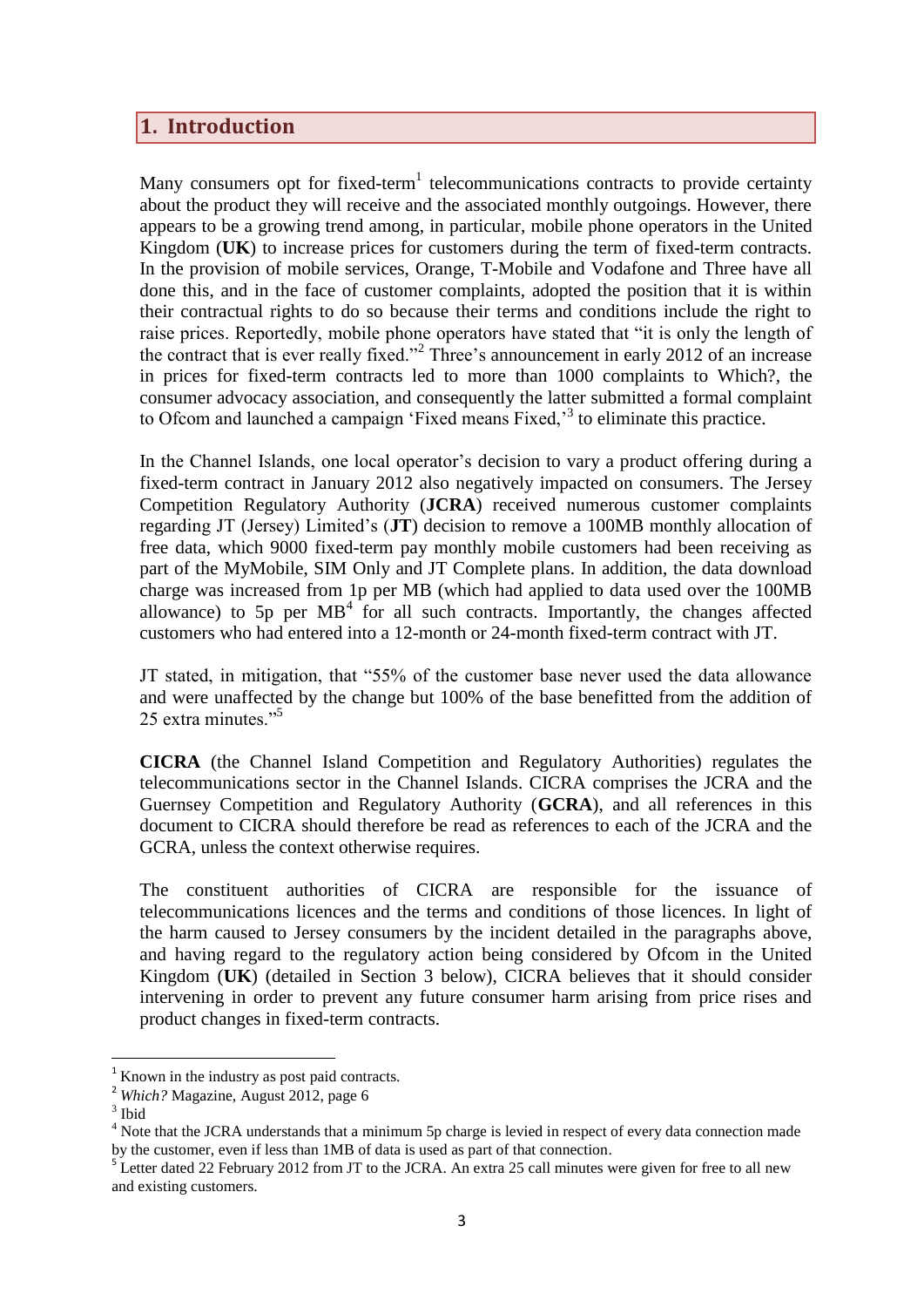CICRA has no objection to JT, or any other operator, introducing a price increase, or creating an offer or package with new terms and conditions, provided that this is done for new contracts only and the terms comply with the operator's licence and regulatory decisions made by CICRA (e.g. price controls). However, as a general principle, CICRA considers that consumers have a right to expect, and do expect, that the terms of a contract entered into for a fixed-term will remain unchanged for that term, whether for fixed-line telephony, mobile or broadband services. It should also be noted that, unlike in the UK, such conduct on the part of operators is not subject to any consumer protection legislation in Jersey or Guernsey.<sup>6</sup>

Therefore, in order to achieve consistency across the telecoms industry on this topic, and to prevent customers from being adversely affected in the future by similar practices, CICRA has decided to issue a consultation on proposed changes which would be implemented on a pan-Channel Island, industry-wide basis for fixed-line telephony, mobile and broadband services. The options are outlined in section 5 below. However, in summary, option 1 would involve the JCRA and GCRA issuing directions to operators under their existing licences, requiring certain changes to their standard terms and conditions, while option 2 would involve the introduction of a new condition into the licence of relevant operators, in terms similar to those of General Condition 9.6 (**GC 9.6**) enforced by Ofcom, to ensure the fairness of certain contract terms. CICRA's provisional view is that option 2 would provide more regulatory certainty; however, it wishes to hear the views of stakeholders as to the relative merits of the proposed options.

 $\overline{a}$ 

<sup>6</sup> The *Unfair Terms in Consumer Contracts Regulations* 1999 protect UK consumers from terms that reduce their statutory or common law rights or terms that seek to impose unfair burdens on the consumer over and above the obligations of ordinary rules of law. Equivalent legislation does not yet exist in the Channel Islands.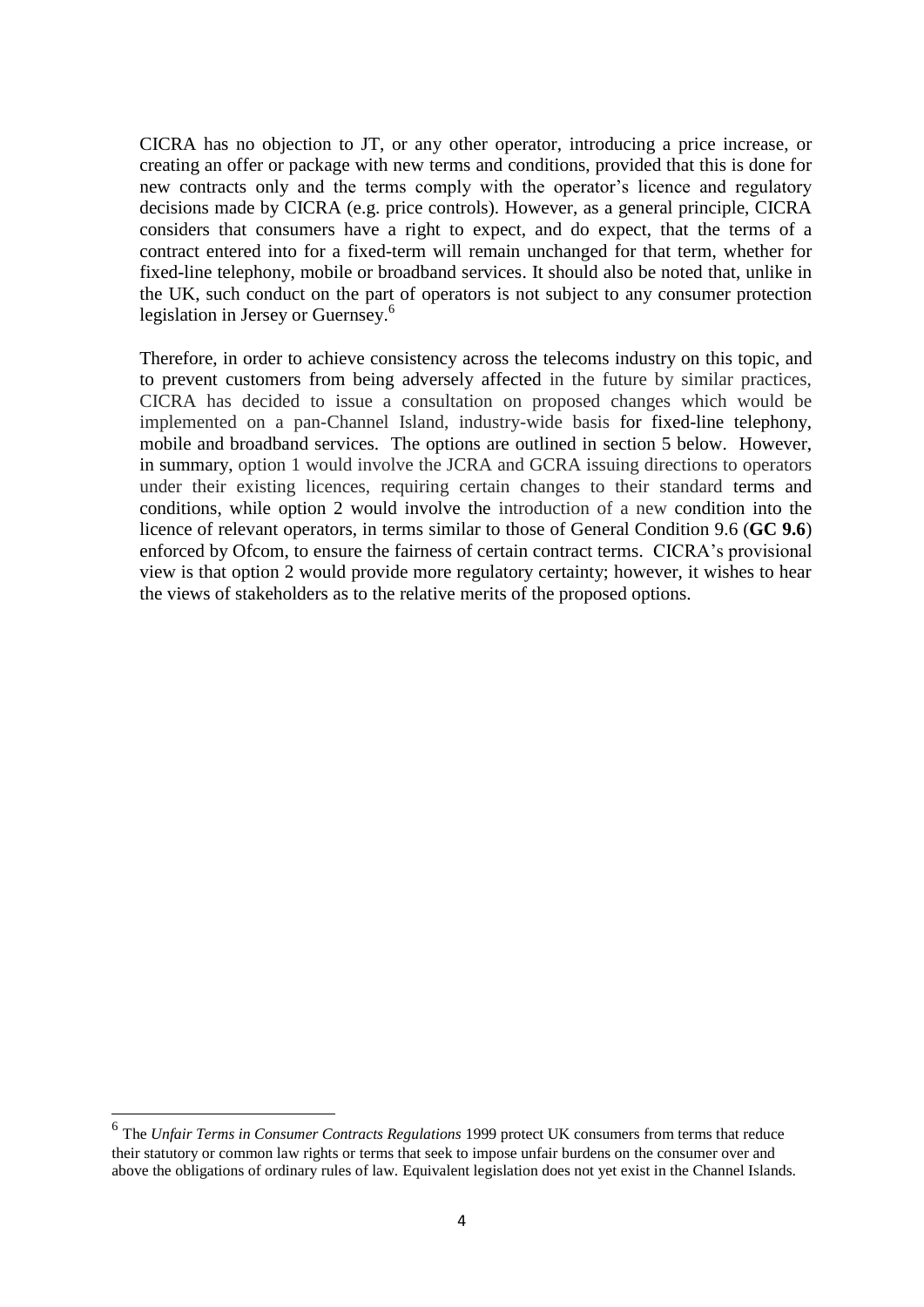# <span id="page-4-0"></span>**2. Legal Background & Regulatory Framework**

#### **2.1 Legal Background**

The *Competition Regulatory Authority (Jersey) Law* 2001, and *The Regulation of Utilities (Bailiwick of Guernsey) Law, 2001* together with *The Guernsey Competition and Regulatory Authority Ordinance, 2012*, 7 set out the legal framework for regulation. In addition, there is scope for the States of Guernsey and States of Jersey to give directions to the GCRA and the JCRA respectively.

In Guernsey, *The Telecommunications (Bailiwick of Guernsey) Law, 2001* (**Guernsey Law**) determines the GCRA's duties and the operators' obligations under their licences. In Jersey, the JCRA's duties in the telecommunications sector are defined in Article 7 of the *Telecommunications (Jersey) Law* 2002 (**Jersey Law**).

Article 16 of the Jersey Law and Section 8 of the Guernsey Law provides that the JCRA and GCRA respectively may include in licences such conditions as they consider necessary for a licensee to carry out its functions. In addition, Article  $16(1)(c)$  of the Jersey Law specifically provides that the JCRA can include conditions in telecoms licences which regulate terms and conditions, or require that specified terms and conditions be included, in any contract between the licensee and a user within Jersey.

#### **2.2 Regulatory framework**

Each of the telecoms licences issued by the JCRA and GCRA contains a condition which entitles the regulator to direct the licensee to change its standard terms and conditions. For example, Condition 18.2 of JT's licence provides as follows:

"*The JCRA may direct the Licensee to change the Licensee's standard terms and conditions from time to time*."

One way of addressing this issue would be for CICRA to invoke its powers under this licence condition, and to issue a direction requiring the inclusion of a general clause in each operator's terms and conditions, setting out the basis on which those terms and conditions can be varied during a fixed contractual term. However, an alternative option would be to introduce a new condition into the licence of relevant operators, similar to GC 9.6 enforced by Ofcom. These options are explored in more detail below.

**<sup>.</sup>**  $7$  This Ordinance provided for the GCRA to be established as a successor to the Office of Utility Regulation, which was established in 2001.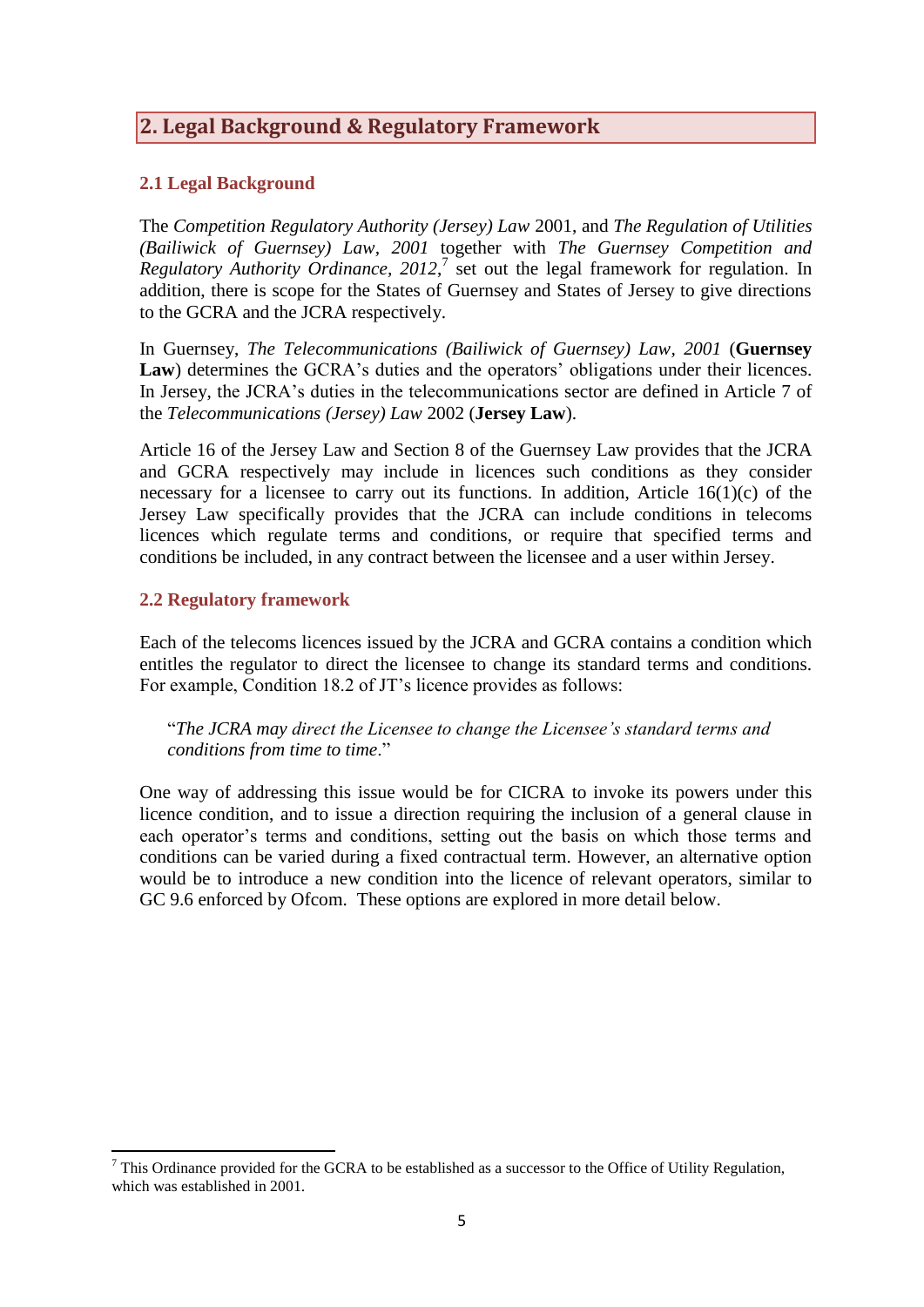### <span id="page-5-0"></span>**3. Ofcom's review**

Unlike in the Channel Islands, UK telecoms operators do not hold individual telecoms licences. Instead, Ofcom, the UK communications regulator, provides a general authorisation for parties to supply telecoms services, subject to general conditions of entitlement (that is, conditions which apply to all operators) and specific conditions (that is, conditions which apply to individual operators in particular positions). The general conditions of entitlement include a number of provisions dealing with the manner in which telecoms customers are treated by operators.

GC 9.6 states that:<sup>8</sup>

*"The Communications Provider shall:*

- *a) give its Subscribers adequate notice not shorter than one month of any modifications likely to be of material detriment to that Subscriber;*
- *b) allow its Subscribers to withdraw from their contract without penalty upon such notice; and*
- c) *at the same time as giving the notice in condition 9.6 (a) above, shall inform the Subscriber of its ability to terminate the contract without penalty if the proposed modification is not acceptable to the Subscriber*."

In January 2012, Ofcom announced a review of operators' compliance with the General Conditions. 9 The review related to contracts between operators and consumers, and considered the fairness of certain contract terms for fixed-line telephony, mobile and broadband services. Ofcom was concerned that the current rules were not achieving their aims of ensuring fairness and protecting consumers, and the terms of reference included giving consideration to price variation clauses within contracts. In July 2012, Ofcom announced that the review was to be extended for a further six months given the numerous complaints received. In January 2013, Ofcom provisionally concluded that it was necessary to modify GC 9.6, in particular to remove the "material detriment" threshold, and issued a consultation on various options that it considers will protect consumers from unexpected prices rises within fixed contracts for fixed-line telephony, broadband and mobile services (the **Consultation**).<sup>10</sup>

Ofcom's view is that the price the consumer has to pay for the services provided by a Communications Provider (**CP**) is one of the most important contractual terms. The current rules in both the *Unfair Terms in Consumer Contract Regulations* and GC 9.6 seek to reflect this, and Ofcom has considered whether the current rules are achieving these aims. Its provisional view, based on an assessment of the evidence, is that they are

**.** 

<sup>8</sup> Ofcom, *Consolidated version of general conditions as at 13 September 2011*, Section 48(1) of the Communications Act 2003. 9 Ibid

<sup>10</sup> Ofcom, *Price rises in fixed term contracts – options to address consumer harm*. http://stakeholders.ofcom.org.uk/binaries/consultations/gc9/summary/condoc.pdf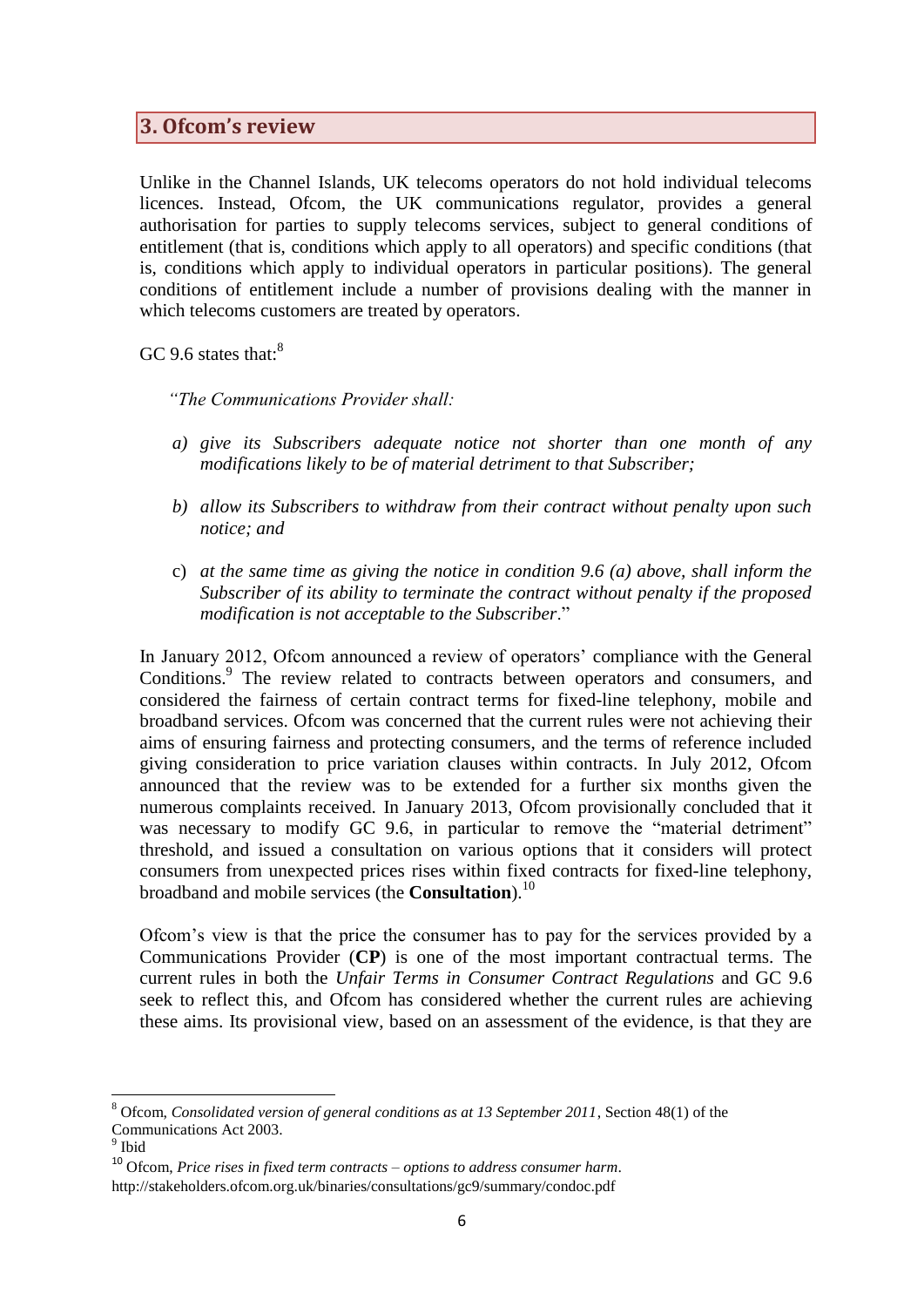not and that harm to consumers is being caused. Ofcom has therefore put forward proposals to amend GC 9.6 to secure the appropriate fairness and address the harm.<sup>11</sup>

The Consultation has identified, among others, the following key causes of consumer harm from price rises in fixed-term contracts and the options for addressing them:

- a) *CP's ability to raise prices in fixed-term contracts without an automatic right to terminate without penalty on the part of consumers* – Ofcom notes that the rules are not operating to meet consumers' legitimate expectations as to the price and that it, like other important obligations the contract places on the consumer (like its length), is and should be fixed;
- b) the rules are not giving consumers sufficient ability to avoid surprises and unfair effects (by ending contracts without penalty);
- c) *Different price elements in a contract*  Ofcom's view is that any regulatory intervention should protect consumers in respect of any increase in the prices for services provided under a contract applicable at the time the contract is entered into by the consumer;
- d) *Allowing CPs to increase prices for reasons outside of their control, e.g. changes in tax -* CPs should be able to rely on a term which specifies that consumers are not allowed to exit the contract without penalty where such increases are passed through to them in the form of price variations;
- e) *How CPs notify consumers of contract variations -* Ofcom has given high level guidance on this issue but does not consider that at this time it needs to take formal regulatory intervention to specify the form of contract variation notification;
- f) *Timescales set by CPs –* Under GC 9.6, CPs have to give subscribers a minimum of one month's notice of any modifications likely to be of material detriment. Ofcom's initial view is that CPs should also give consumers the ability to cancel the contract at any time before the price rise takes effect. Ofcom is seeking views on whether the timescale that consumers should be given to cancel without penalty should be set out in the guidance.

Ofcom has assessed four regulatory options on what intervention, if any, is necessary and appropriate to negate consumer harm. It considers that the most appropriate option is to modify GC 9.6 so that consumers are able to withdraw from a contract without penalty for any increase in the price for services. The 'material detriment' threshold for price modifications would also be removed. Ofcom considers that the ability to avoid the effects of price rises would mean that the risks of cost increases would lie, appropriately, with CPs and would address the inconsistent and uncertain application of the current rules $12$ 

**<sup>.</sup>**  $11$  Ibid, para 1.6.

 $12$  Ibid, para 1.18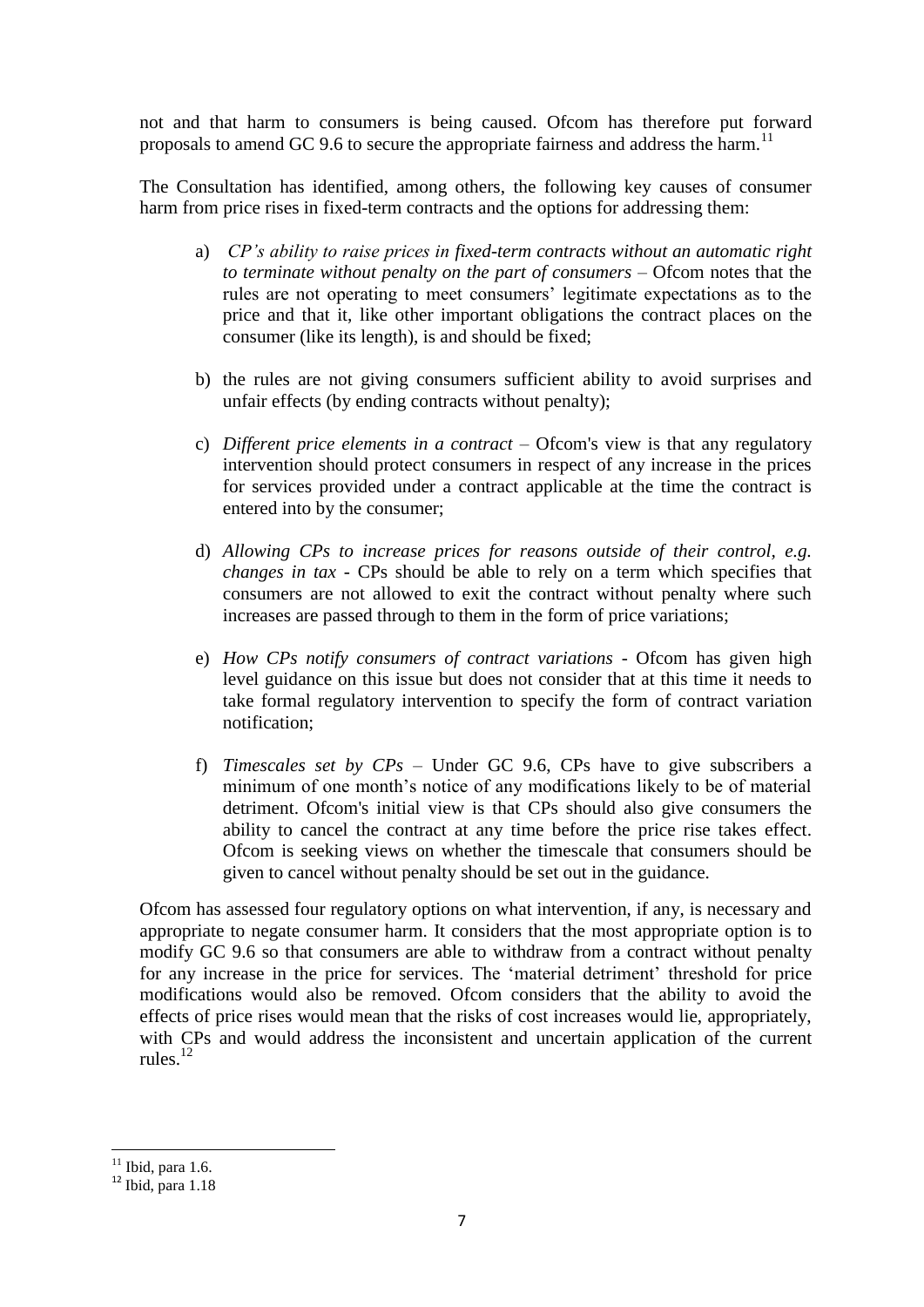# <span id="page-7-0"></span>**4. Discussion**

CICRA's decision to consult on this issue has stemmed both from the concerns expressed by Ofcom as they relate to GC 9.6 (discussed in Section 3 above), and from the concerns raised by Jersey consumers in connection with a commercial decision that JT took in January 2012 to make changes to a mobile telephony offer during the fixed-term of the relevant contracts.

JT removed a 100MB monthly allocation of free data that 9000 existing fixed-term pay monthly mobile customers had been receiving as part of the MyMobile, SIM Only and JT Complete plans. In addition, the data download charge was also increased from 1p per MB (which had applied to data used over the  $100MB$  allowance) to 5p per  $MB<sup>13</sup>$  for both new and existing contracts. When asked about the rationale for the change, JT stated that it had misjudged the degree to which the data allowance might be used, and that the cost of providing the service had exceeded its initial estimates.

JT considered that it was entitled to make these variations under its Mobile Telephone Service Terms and Conditions. Clauses 3.1 and 3.2 of these terms and conditions provide as follows:

*3.1 JT may from time to time vary the Conditions and Product Description applicable to the Service and will as soon as practicable and in any event not less than one calendar month before any such variation is to take effect give notice of such variation on-line and / or at JT's office(s) in Jersey and/or Guernsey as applicable*.

*3.2 Notwithstanding the above, JT may vary all or any of the Service Charges by publishing any such variation in a schedule of tariffs to be displayed and / or available at JT's office(s) in Jersey and/or Guernsey as applicable and / or On-line such variation to have immediate effect unless stipulated otherwise*.

Clause 14.2 of JT's mobile contract sets out certain rights of customers when JT invokes its rights to vary the contract. In the current version of the mobile terms and conditions, the clause provides as follows:

*14.2. The Contract may be terminated by the Customer if:*

*14.2.1. JT unreasonably exercises its rights of variation or suspension under the Contract, by the Customer giving written notice to JT within 14 days of the notice of variation or suspension;*

*14.2.2. JT exercises its rights of variation of the technical specification of a Service such that performance of the same is materially degraded, such termination to be on 14 days' written notice without further obligation…*

**<sup>.</sup>**  $13$  Note that the JCRA understands that a minimum 5p charge is levied in respect of every data connection made by the customer, even if less than 1MB of data is used as part of that connection.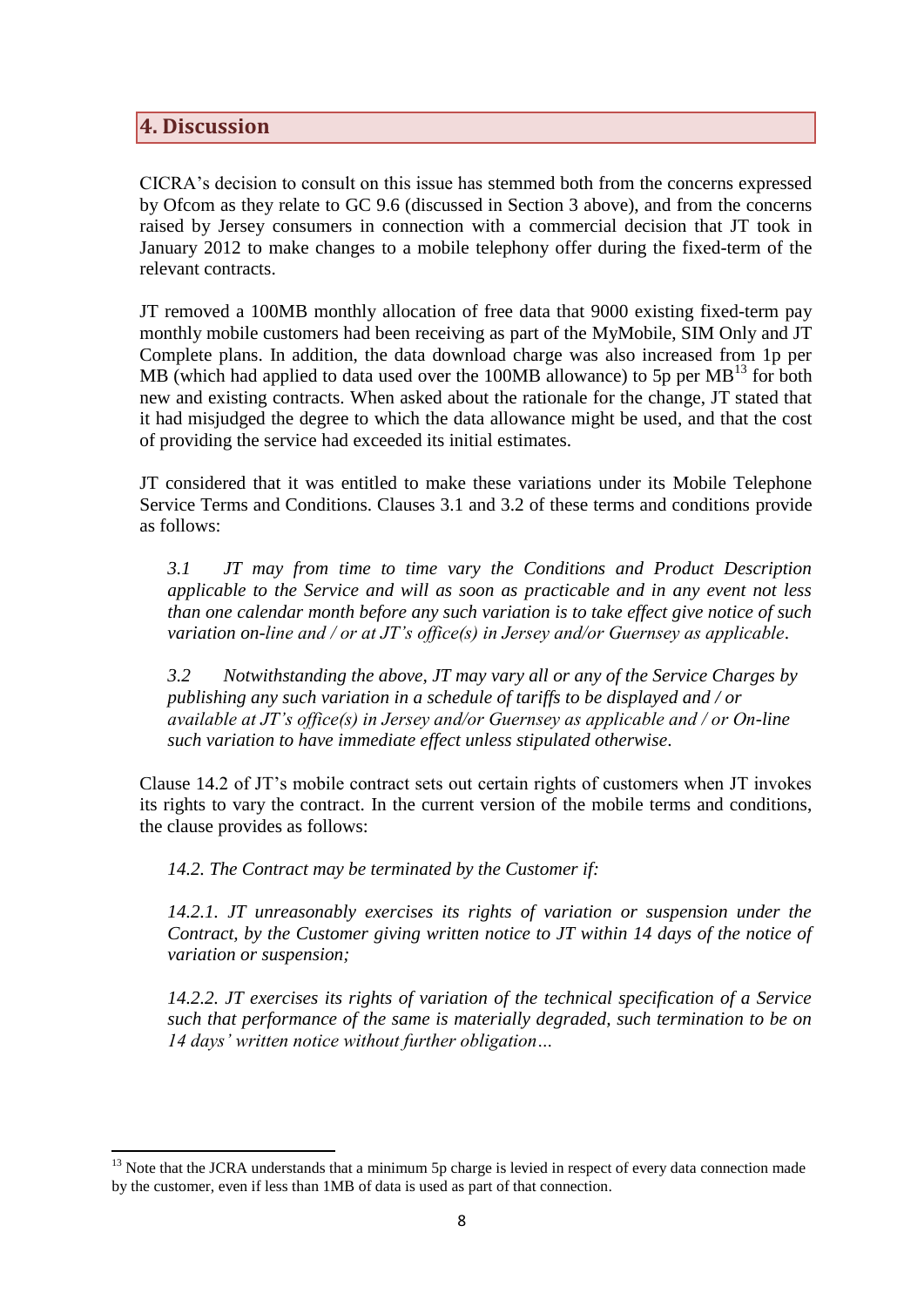Upon questioning by the JCRA, JT was firmly of the view that the decision it took to vary the terms of a mobile offer was entirely standard in the telecoms industry, and cited a response by Ofcom on 22 March 2012 to an announcement by Orange that it was increasing its monthly plan prices that were tied to an existing contract. However, CICRA considers this example does not support JT's claim, as the reason that Ofcom did not act and/or issue a direction was because the price increase was equal to or less than RPI and Orange's terms and conditions explicitly allowed for this.

In CICRA's view, JT's conduct in January 2012 raised two significant concerns:

- Firstly, if JT's interpretation of its terms and conditions was correct, JT could use its right to vary the terms and conditions of the contract under clause 3.1 to introduce very significant modifications to the services that customers have purchased from JT, and clause 14.2 provided customers with little or no effective protection; and
- Secondly, the process outlined in clause 3.2 of the mobile contract for advising customers when variations were being made to the contract did not provide sufficient transparency for consumers.

On the first issue, JT disadvantaged a significant number of customers by removing an element of the package provided under existing fixed-term mobile contracts. In CICRA's view, these customers could reasonably have expected to receive the offer set at the time they entered into a contract with JT, for the duration of that contract.

On the second issue, CICRA is concerned that the requirement in clause 3.2 to publicise any such contract variation "online and/or at JT's office" does not offer consumers sufficient protection, since consumers are unlikely to check JT's website or to visit JT's office on a regular basis. CICRA does not consider that customers should be expected to regularly visit an operator's retail store or its website in order to be kept informed of fundamental changes that will affect the product they receive and/or their final bill. Given that operators have address details or mobile phone numbers for all of their customers, CICRA would expect, at the very least, direct communication with all customers where contract variations were proposed.

Both Airtel Jersey Limited (**Airtel**) and Cable & Wireless (Jersey) Limited (**CWJ**) have similar clauses in their terms and conditions to clauses 3.1 and 3.2 of JT's mobile contract. Airtel and CWJ have informed CICRA that they do not consider it appropriate to implement price changes or product changes for existing customers on fixed-term contracts until the contract ends. CICRA is not aware of any evidence of either operator invoking the equivalent of clause 3 to change a material component of the tariff for a fixed-term contract. Notwithstanding this, CICRA's provisional view is that there would be a benefit to consumers and the industry from ensuring consistency as to the right of operators to seek variations to fixed-term contracts, and in the manner in which variations should be notified to customers.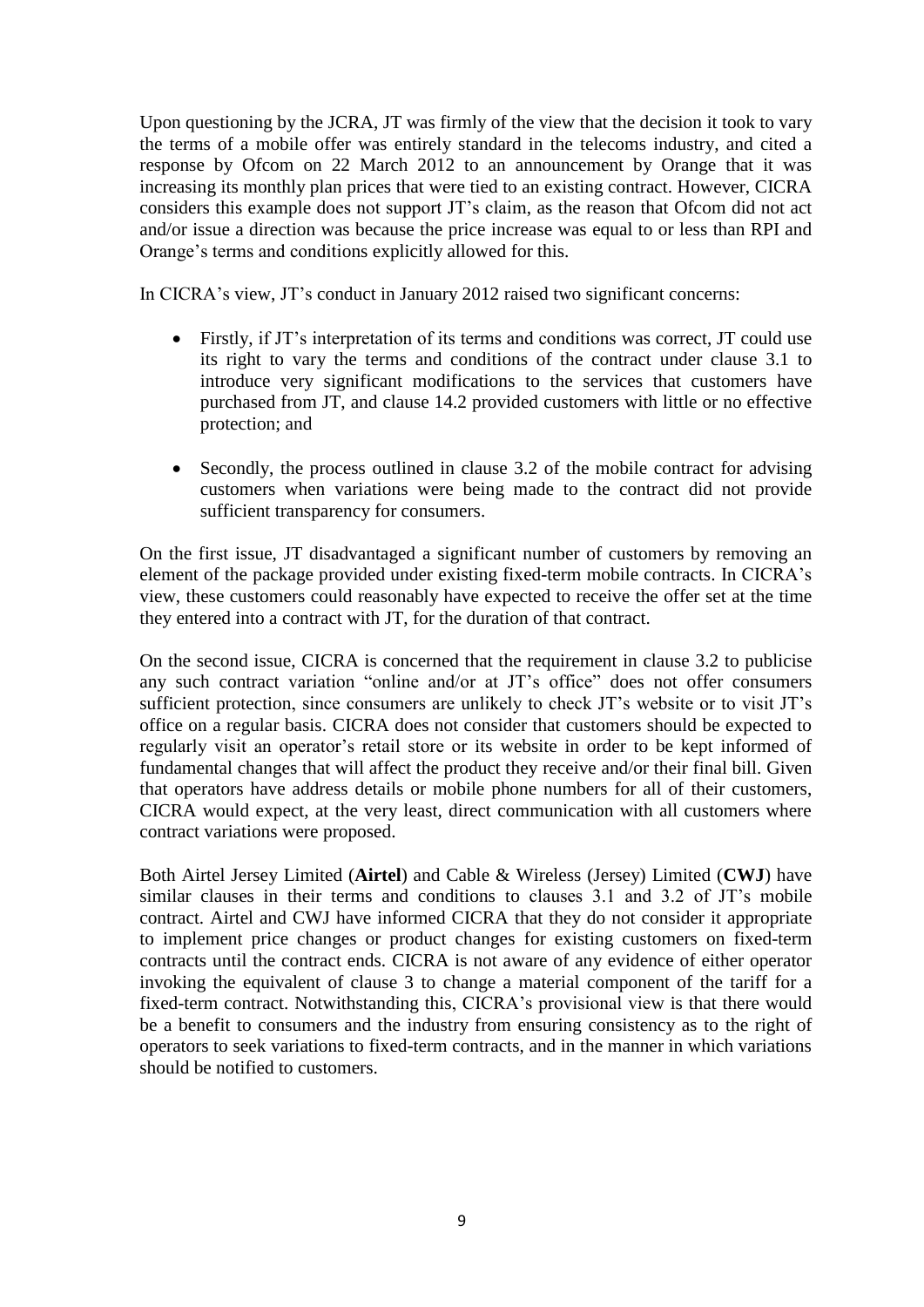# <span id="page-9-0"></span>**5. Potential options under consideration**

This section describes two options that CICRA is considering, to address its concerns about product or price changes being introduced during fixed term telecommunications contracts.

In preparing these proposals, CICRA has endeavoured to strike a balance between preserving the commercial freedom of operators on the one hand, and its concerns regarding the scope of operators' power to vary fixed-term contracts and the manner in which customers are contacted to advise them of these variations. CICRA has also given consideration to the options proposed by Ofcom in the Consultation, although acknowledging that the Consultation only focused on price rises and not material nonprice changes.

**At present, CICRA's provisional view is that in the interests of regulatory certainty, the preferred option would be option 2 (i.e. the introduction of a new licence condition). However, CICRA seeks views from stakeholders and other interested parties as to the relative merits of these options.**

#### **5.1 Option 1: Changes to Terms & Conditions**

CICRA considers that in order to offer consumers a level of protection that is otherwise absent in Jersey and Guernsey, one option would be for it to issue a direction under the consumer protection conditions of each operator's licence, requiring the operator to amend the variation clauses (or equivalents) in its terms and conditions, to the extent that the clauses are inconsistent with the proposed direction outlined in the paragraph below. CICRA believes that it would be desirable for there to be consistency across the industry in both islands on this topic; as such, the proposed direction would cover the terms and conditions for fixed-line, mobile and broadband services. However, it is proposed that the direction would only apply to residential and domestic customers, since business customers are in a better position to protect themselves by negotiating on contract terms.

It is proposed that the direction would be based on the following principles:

- a) Where an operator proposes to vary the terms and conditions of a contract, or to change the price payable by the customer, or to remove or alter a component of the product/package being supplied, affected customers would need to be contacted directly, at least one calendar month in advance, and provided with an explanation of the proposed change. Customers could be contacted by letter, e-mail or SMS, depending on the particular customer contact details held by the operator; and
- b) If the operator seeks to change the price payable by the customer, or to remove or alter a component of the product/package being supplied (regardless of whether the operator is entitled to do this under the existing terms and conditions), or where a variation to the terms and conditions of the contract is likely to be of material detriment to the customer, then at the same time as giving the notice in a) above, the licensee would be required to inform the customer of his/her right to terminate the contract by giving verbal notice to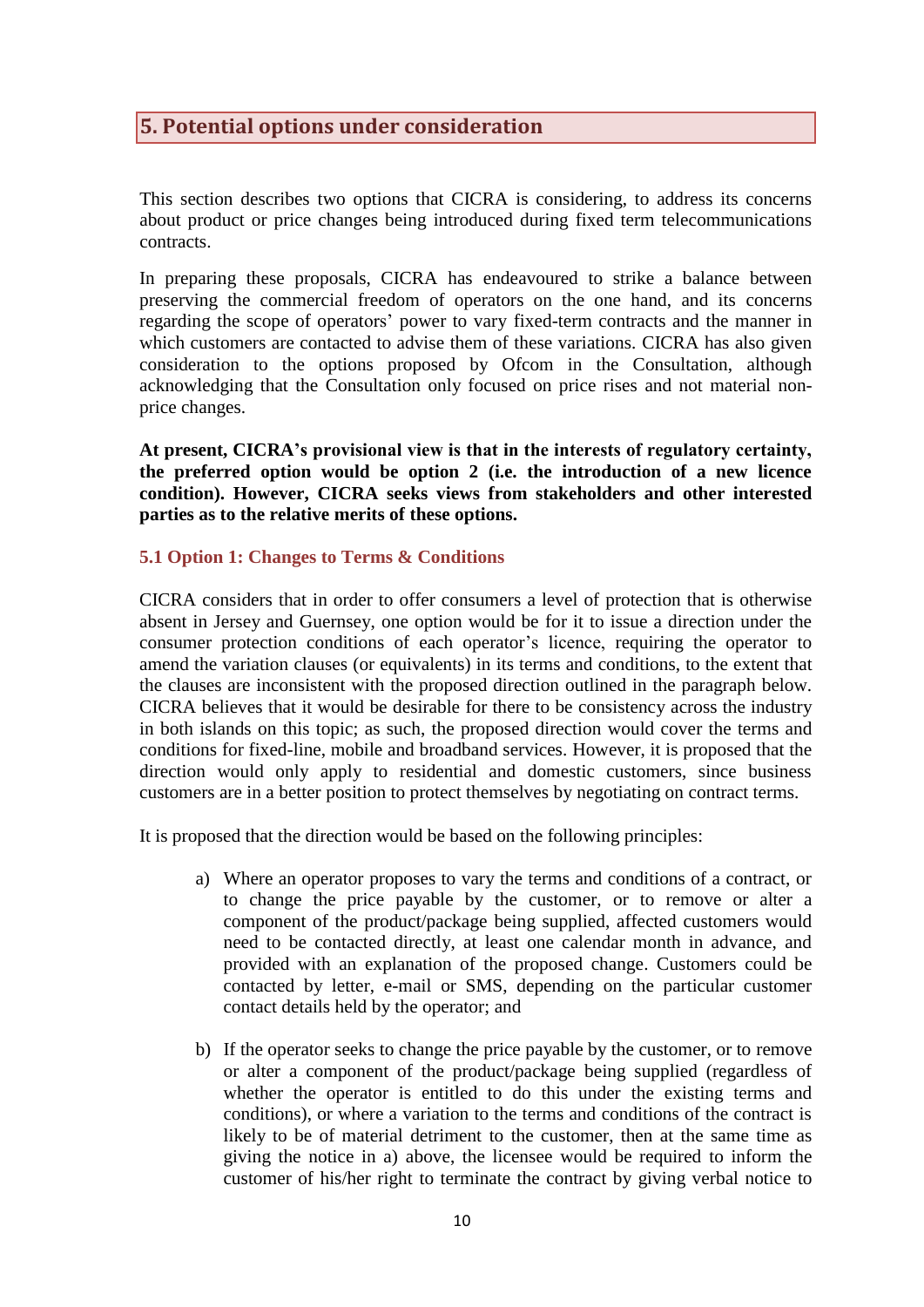the operator within one calendar month of receiving the notice of variation or suspension. Termination would be without penalty, although where a pay monthly mobile contract included a handset subsidy, customers would be obliged to make a payment to the operator in respect of the remaining handset subsidy (and the same principle could be applied where subsidised equipment is supplied under a broadband contract). The details of the calculation of the handset/equipment subsidy during the term would need to be explained to the customer before the contract was entered into.

#### **5.2 Option 2: Introduction of a new Licence Condition**

CICRA observes that an alternative option would be to introduce a new condition into the licence of relevant operators, in terms equivalent to those of GC 9.6 enforced by Ofcom, to ensure the fairness of certain contract terms for fixed-line telephony, mobile and broadband services.

GC 9.6 states that:<sup>14</sup>

**.** 

*"The Communications Provider shall:*

- *a) give its Subscribers adequate notice not shorter than one month of any modifications likely to be of material detriment to that Subscriber;*
- *b) allow its Subscribers to withdraw from their contract without penalty upon such notice; and*
- c) *at the same time as giving the notice in condition 9.6 (a) above, shall inform the Subscriber of its ability to terminate the contract without penalty if the proposed modification is not acceptable to the Subscriber*."

If CICRA did consider making changes to the conditions of an operator's licence, GC 9.6 might provide a template for any such amendments, modified to take account of the principles outlined in paragraphs (a) and (b) of option 1 above. We observe that Ofcom is currently considering whether the wording of GC 9.6 provides adequate protection for consumers. If CICRA were to decide to introduce a new condition into the licences of relevant operators, in all likelihood, we would take account of what Ofcom recommends as a result of its review.

<sup>&</sup>lt;sup>14</sup> Ofcom, *Consolidated version of general conditions as at 13 September 2011*, Section 48(1) of the Communications Act 2003.